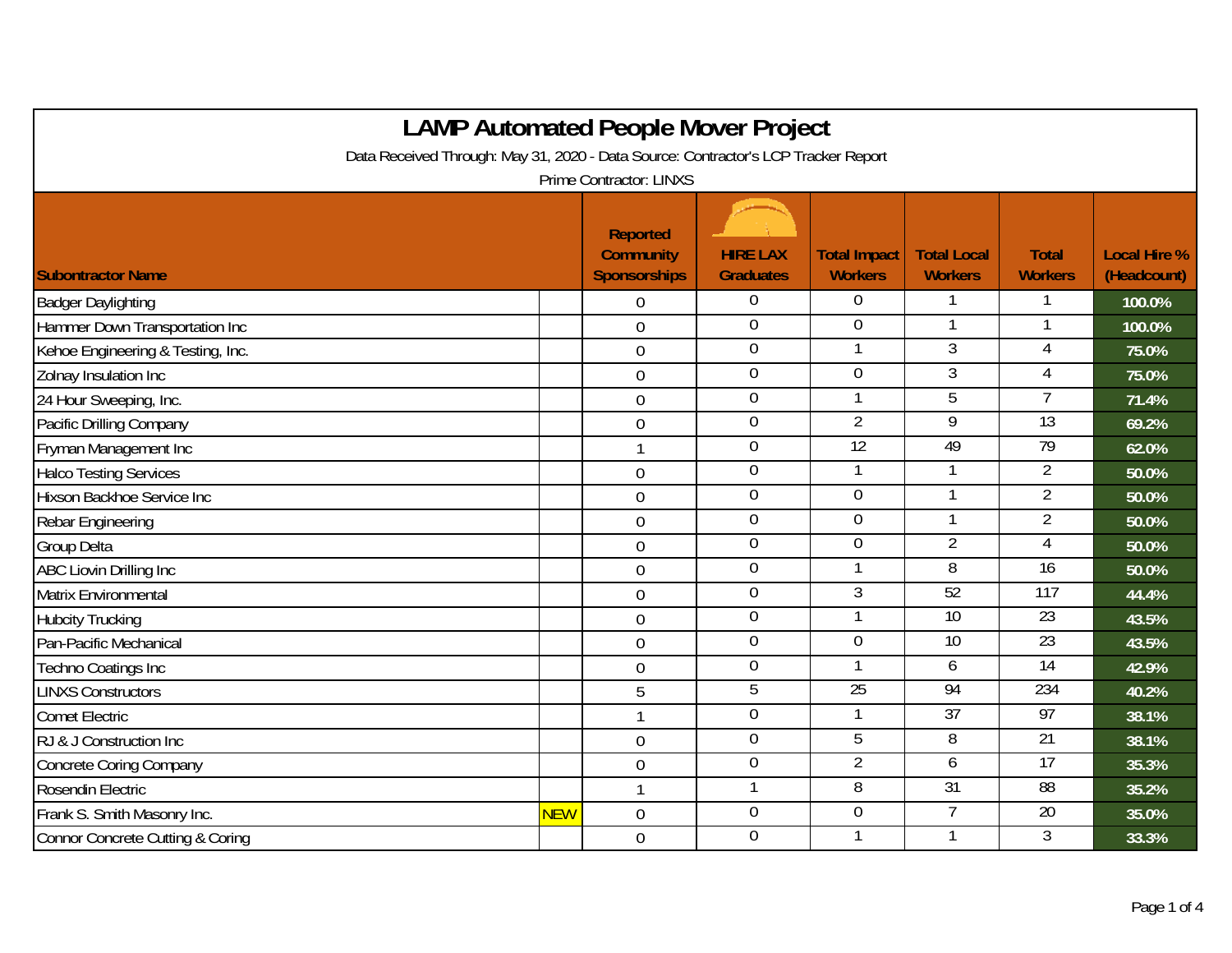| <b>LAMP Automated People Mover Project</b><br>Data Received Through: May 31, 2020 - Data Source: Contractor's LCP Tracker Report<br>Prime Contractor: LINXS |                                                            |                                     |                                       |                                      |                                |                                    |  |  |
|-------------------------------------------------------------------------------------------------------------------------------------------------------------|------------------------------------------------------------|-------------------------------------|---------------------------------------|--------------------------------------|--------------------------------|------------------------------------|--|--|
| <b>Subontractor Name</b>                                                                                                                                    | <b>Reported</b><br><b>Community</b><br><b>Sponsorships</b> | <b>HIRE LAX</b><br><b>Graduates</b> | <b>Total Impact</b><br><b>Workers</b> | <b>Total Local</b><br><b>Workers</b> | <b>Total</b><br><b>Workers</b> | <b>Local Hire %</b><br>(Headcount) |  |  |
| Crosstown Electric & Data Inc.                                                                                                                              | $\overline{0}$                                             | $\overline{0}$                      | $\overline{0}$                        |                                      | 3                              | 33.3%                              |  |  |
| <b>Building Electronic Controls</b>                                                                                                                         | $\overline{0}$                                             | $\pmb{0}$                           |                                       | $\overline{3}$                       | 9                              | 33.3%                              |  |  |
| The Culver Group                                                                                                                                            | $\overline{0}$                                             | $\mathbf 0$                         | 3                                     | 3                                    | 9                              | 33.3%                              |  |  |
| Norcal Pipeline Services                                                                                                                                    | $\mathbf{1}$                                               | $\mathbf{1}$                        | 3                                     | 20                                   | 62                             | 32.3%                              |  |  |
| <b>Cosco Fire Protection</b>                                                                                                                                |                                                            | $\mathbf{1}$                        | 1                                     | 8                                    | 27                             | 29.6%                              |  |  |
| Bill Carr Surveys, Inc.                                                                                                                                     | $\overline{0}$                                             | $\overline{0}$                      | 1                                     | 4                                    | 14                             | 28.6%                              |  |  |
| The JV Land Clearing Company Inc                                                                                                                            | $\overline{0}$                                             | $\boldsymbol{0}$                    | $\mathbf 0$                           | 4                                    | $\overline{14}$                | 28.6%                              |  |  |
| Sterndahl Enterprises, Inc                                                                                                                                  | $\overline{0}$                                             | $\mathbf 0$                         | $\overline{2}$                        | 10                                   | 37                             | 27.0%                              |  |  |
| Legacy Foundations                                                                                                                                          | $\overline{0}$                                             | $\overline{0}$                      | $\overline{9}$                        | 18                                   | 72                             | 25.0%                              |  |  |
| <b>Century Sweeping</b>                                                                                                                                     | $\mathbf 0$                                                | $\overline{0}$                      |                                       | 3                                    | 13                             | 23.1%                              |  |  |
| Sequoia Consultants, Inc.                                                                                                                                   | $\mathbf 0$                                                | $\mathbf 0$                         | $\mathbf{1}$                          | $\overline{9}$                       | 40                             | 22.5%                              |  |  |
| <b>ADF Structural Steel</b>                                                                                                                                 | $\overline{0}$                                             | $\mathbf 0$                         | $\overline{0}$                        |                                      | 5                              | 20.0%                              |  |  |
| Miller Equipment Rental                                                                                                                                     | $\mathbf 0$                                                | $\overline{0}$                      |                                       | $\overline{4}$                       | 20                             | 20.0%                              |  |  |
| Site Solution Services, Inc.                                                                                                                                | $\overline{0}$                                             | $\overline{0}$                      | $\overline{0}$                        |                                      | 6                              | 16.7%                              |  |  |
| Tahlequah Rebar Info                                                                                                                                        | $\overline{0}$                                             | $\overline{0}$                      | $\overline{0}$                        |                                      | 6                              | 16.7%                              |  |  |
| 2R Drilling                                                                                                                                                 | $\overline{0}$                                             | $\pmb{0}$                           | $\mathbf 0$                           | 2                                    | 12                             | 16.7%                              |  |  |
| <b>Integrity Rebar Placers</b>                                                                                                                              | $\mathbf 0$                                                | $\overline{0}$                      | $\mathbf 0$                           | $\overline{5}$                       | $\overline{31}$                | 16.1%                              |  |  |
| Malcolm Drilling                                                                                                                                            | $\mathbf 0$                                                | $\boldsymbol{0}$                    | $\mathbf{1}$                          | $\overline{3}$                       | 19                             | 15.8%                              |  |  |
| <b>Red Hawk Services</b>                                                                                                                                    | $\overline{0}$                                             | $\overline{0}$                      |                                       | $\overline{2}$                       | 13                             | 15.4%                              |  |  |
| Chavan Trucking                                                                                                                                             | $\mathbf 0$                                                | $\overline{0}$                      | $\overline{0}$                        |                                      | 10                             | 10.0%                              |  |  |
| <b>Lucas Builders</b>                                                                                                                                       | $\mathbf 0$                                                | $\overline{0}$                      | $\overline{0}$                        |                                      | 11                             | 9.1%                               |  |  |
| Pre-Fab Builders Inc.                                                                                                                                       | $\overline{0}$                                             | $\boldsymbol{0}$                    | $\overline{0}$                        | $\mathbf{1}$                         | 11                             | 9.1%                               |  |  |
| G & F Concrete Cutting                                                                                                                                      | $\mathbf 0$                                                | $\overline{0}$                      |                                       | $\overline{2}$                       | 22                             | 9.1%                               |  |  |
| C Below Inc                                                                                                                                                 |                                                            | 1                                   |                                       |                                      | 16                             | 6.3%                               |  |  |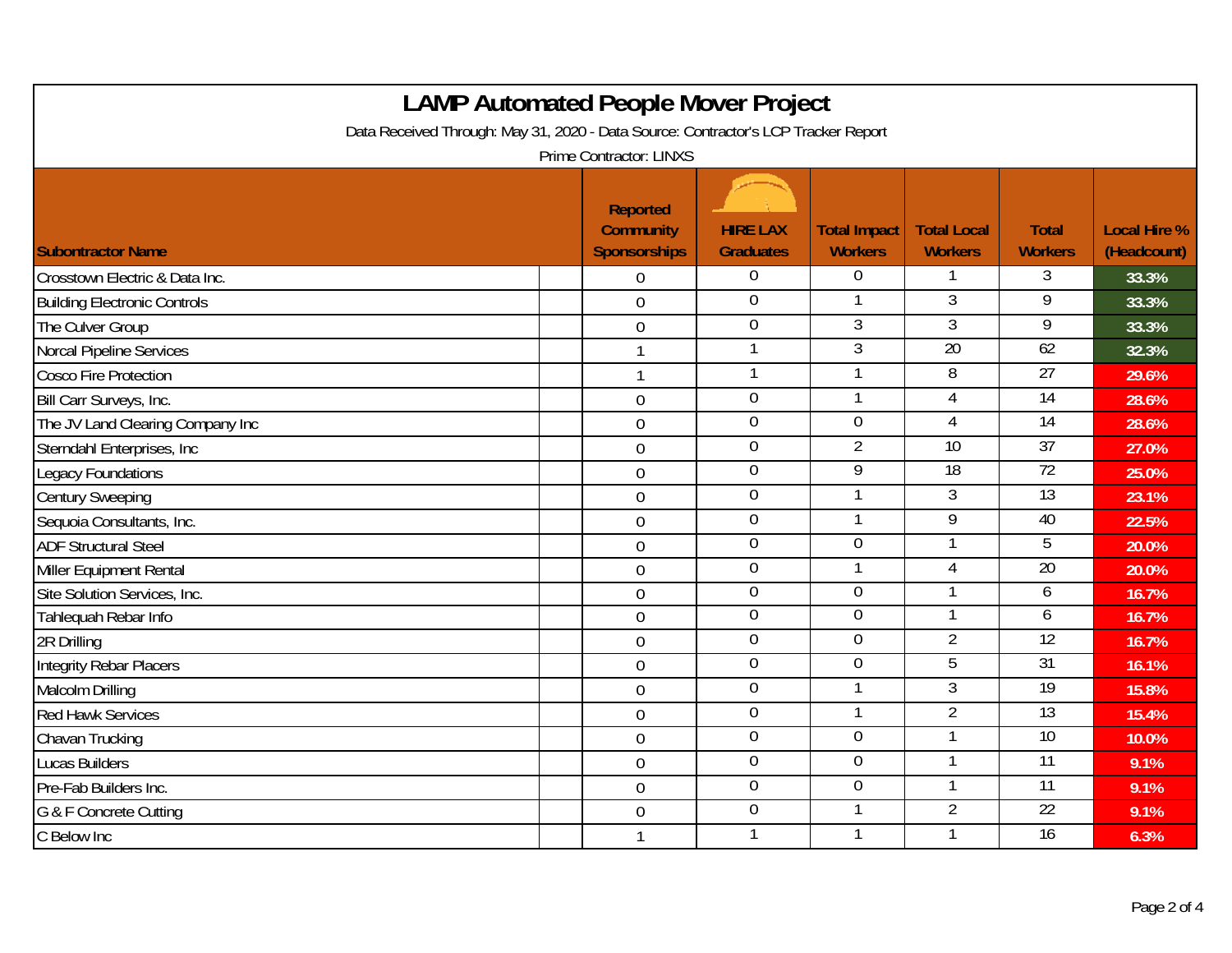| <b>LAMP Automated People Mover Project</b><br>Data Received Through: May 31, 2020 - Data Source: Contractor's LCP Tracker Report |            |                                                     |                                     |                                       |                                      |                                |                                    |  |
|----------------------------------------------------------------------------------------------------------------------------------|------------|-----------------------------------------------------|-------------------------------------|---------------------------------------|--------------------------------------|--------------------------------|------------------------------------|--|
|                                                                                                                                  |            | <b>Prime Contractor: LINXS</b>                      |                                     |                                       |                                      |                                |                                    |  |
| <b>Subontractor Name</b>                                                                                                         |            | Reported<br><b>Community</b><br><b>Sponsorships</b> | <b>HIRE LAX</b><br><b>Graduates</b> | <b>Total Impact</b><br><b>Workers</b> | <b>Total Local</b><br><b>Workers</b> | <b>Total</b><br><b>Workers</b> | <b>Local Hire %</b><br>(Headcount) |  |
| <b>Bragg Crane Service</b>                                                                                                       |            | $\Omega$                                            | $\boldsymbol{0}$                    | 0                                     |                                      | 38                             | 2.6%                               |  |
| ARS Construction Services, Inc. dba Concrete Cutters International                                                               |            | $\overline{0}$                                      | $\mathbf 0$                         | $\overline{0}$                        | $\overline{0}$                       |                                | 0.0%                               |  |
| <b>Ground Penetrating Radar Systems LLC</b>                                                                                      |            | $\overline{0}$                                      | $\overline{0}$                      | $\overline{0}$                        | $\overline{0}$                       | 1                              | 0.0%                               |  |
| JT Excavating                                                                                                                    | <b>NEW</b> | $\overline{0}$                                      | $\mathbf 0$                         | $\Omega$                              | $\overline{0}$                       |                                | 0.0%                               |  |
| Koppl Pipeline Services                                                                                                          |            | $\overline{0}$                                      | $\pmb{0}$                           | $\overline{0}$                        | $\mathbf 0$                          |                                | 0.0%                               |  |
| Matt Chlor Inc                                                                                                                   |            | $\mathbf 0$                                         | $\overline{0}$                      | $\mathbf 0$                           | $\overline{0}$                       | 1                              | 0.0%                               |  |
| R.J. Lalonde Inc                                                                                                                 |            | $\overline{0}$                                      | $\overline{0}$                      | $\overline{0}$                        | $\overline{0}$                       | 1                              | 0.0%                               |  |
| A-Gas US Inc., dba Rapid Recovery                                                                                                |            | $\overline{0}$                                      | $\overline{0}$                      | $\overline{0}$                        | $\overline{0}$                       | $\overline{2}$                 | 0.0%                               |  |
| Barneys Hole Digging                                                                                                             |            | $\overline{0}$                                      | $\overline{0}$                      | $\overline{0}$                        | $\overline{0}$                       | $\overline{2}$                 | 0.0%                               |  |
| David L. Addison dba Addison Equipment Rental                                                                                    | <b>NEW</b> | $\mathbf 0$                                         | $\mathbf 0$                         | $\Omega$                              | $\Omega$                             | $\overline{2}$                 | 0.0%                               |  |
| <b>Fastrack Rentals</b>                                                                                                          |            | $\overline{0}$                                      | $\boldsymbol{0}$                    | $\mathbf 0$                           | $\mathbf 0$                          | $\overline{2}$                 | 0.0%                               |  |
| Mr Crane                                                                                                                         |            | $\overline{0}$                                      | $\pmb{0}$                           | $\mathbf 0$                           | $\overline{0}$                       | $\overline{2}$                 | 0.0%                               |  |
| Smithson Electric                                                                                                                |            | $\mathbf 0$                                         | $\mathbf 0$                         | $\Omega$                              | $\overline{0}$                       | 3                              | 0.0%                               |  |
| Del Secco Diamond Core & Saw Inc.                                                                                                |            | $\overline{0}$                                      | $\overline{0}$                      | $\overline{0}$                        | $\overline{0}$                       | 4                              | 0.0%                               |  |
| <b>NMN Construction</b>                                                                                                          |            | $\overline{0}$                                      | $\overline{0}$                      | $\overline{0}$                        | $\overline{0}$                       | 4                              | 0.0%                               |  |
| The LKR Group, Inc.                                                                                                              |            | $\boldsymbol{0}$                                    | $\overline{0}$                      | $\overline{0}$                        | $\overline{0}$                       | 4                              | 0.0%                               |  |
| Torrent Resources (CA) Inc                                                                                                       |            | $\mathbf 0$                                         | $\pmb{0}$                           | $\mathbf 0$                           | $\mathbf 0$                          | 6                              | 0.0%                               |  |
| <b>Bragg Heavy Transport</b>                                                                                                     |            | $\overline{0}$                                      | $\pmb{0}$                           | $\mathbf 0$                           | $\overline{0}$                       | 7                              | 0.0%                               |  |
| Cascade Drilling LP                                                                                                              |            | $\mathbf 0$                                         | $\overline{0}$                      | $\overline{0}$                        | $\overline{0}$                       | 7                              | 0.0%                               |  |
| Dywidag Systems International                                                                                                    |            | $\mathbf 0$                                         | $\overline{0}$                      | $\overline{0}$                        | $\overline{0}$                       | 7                              | 0.0%                               |  |
| Commercial Scaffolding of CA Inc                                                                                                 |            | $\overline{0}$                                      | $\mathbf 0$                         | $\Omega$                              | $\overline{0}$                       | 8                              | 0.0%                               |  |
| H.D. Conctruction Equipment Inc. (HDCE)                                                                                          |            | $\mathbf 0$                                         | $\overline{0}$                      | $\overline{0}$                        | $\overline{0}$                       | 9                              | 0.0%                               |  |
| <b>Baryeh Construction</b>                                                                                                       |            | $\overline{0}$                                      | $\pmb{0}$                           | $\overline{0}$                        | $\overline{0}$                       | $\overline{17}$                | 0.0%                               |  |
|                                                                                                                                  |            | 11                                                  | 9                                   | 92                                    | 455                                  | 1404                           | 32.4%                              |  |